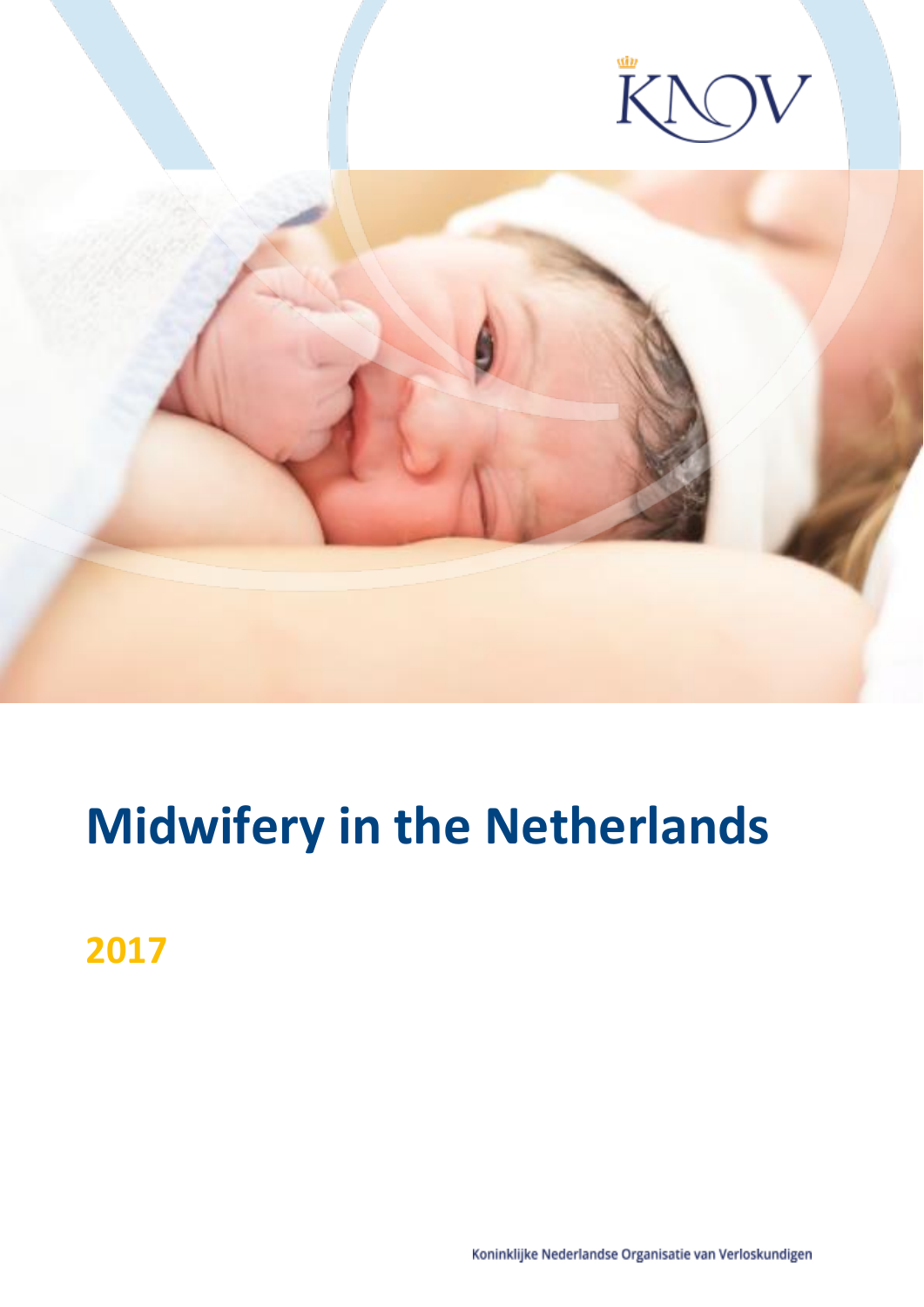#### **Colofon**

This document is a publication of de Royal Dutch association of Midwives (KNOV).

© Koninklijke Nederlandse Organisatie van Verloskundigen, januari 2017

This information leaflet is carefully composed and produced by the KNOV. Every effort is made to ensure that the information is correct. The content of this leaflet may only be reproduced or published with the prior written consent of the KNOV. The KNOV assumes that the information in this leaflet will be used correctly and under the sole responsibility of the user.

For more information please visi[t www.knov.nl.](http://www.knov.nl/)

#### **Authors**

Lianne Zondag Franka Cadée Myrte de Geus

**Editor** Liselotte Kweekel

#### **Contact KNOV**

Postbus 2001 3500 GA Utrecht T +31 (0)30 282 31 00 E info@knov.nl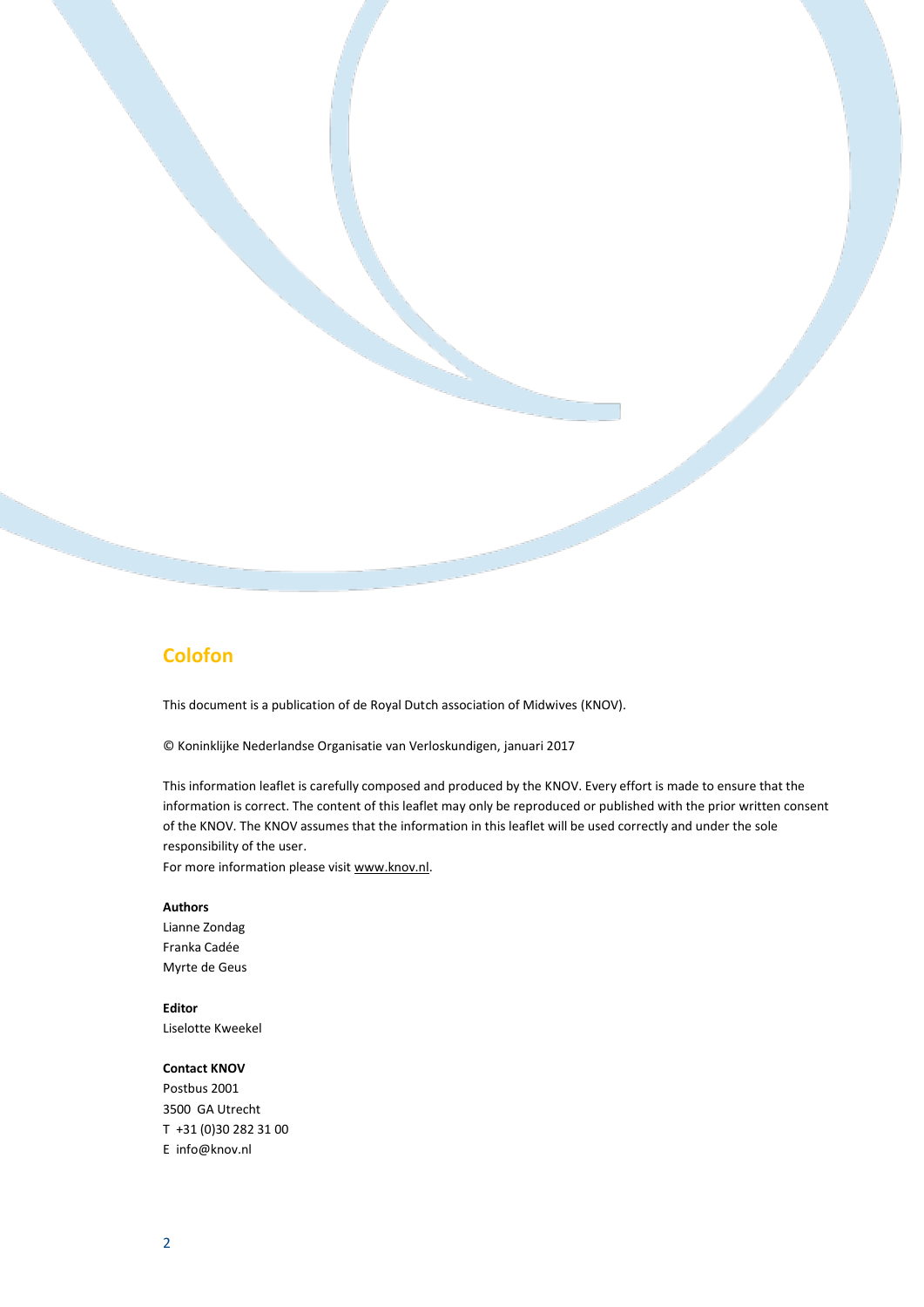## **Content**

| 1   |       |  |
|-----|-------|--|
| 1.1 |       |  |
| 1.2 |       |  |
| 1.3 |       |  |
| 1.4 |       |  |
|     | 1.4.1 |  |
| 1.5 |       |  |
|     | 1.5.1 |  |
|     | 1.5.2 |  |
| 1.6 |       |  |
| 1.7 |       |  |
| 1.8 |       |  |
| 1.9 |       |  |
|     |       |  |
|     |       |  |
|     |       |  |
|     |       |  |
|     |       |  |
|     |       |  |
|     |       |  |
|     |       |  |
|     |       |  |
|     |       |  |
|     |       |  |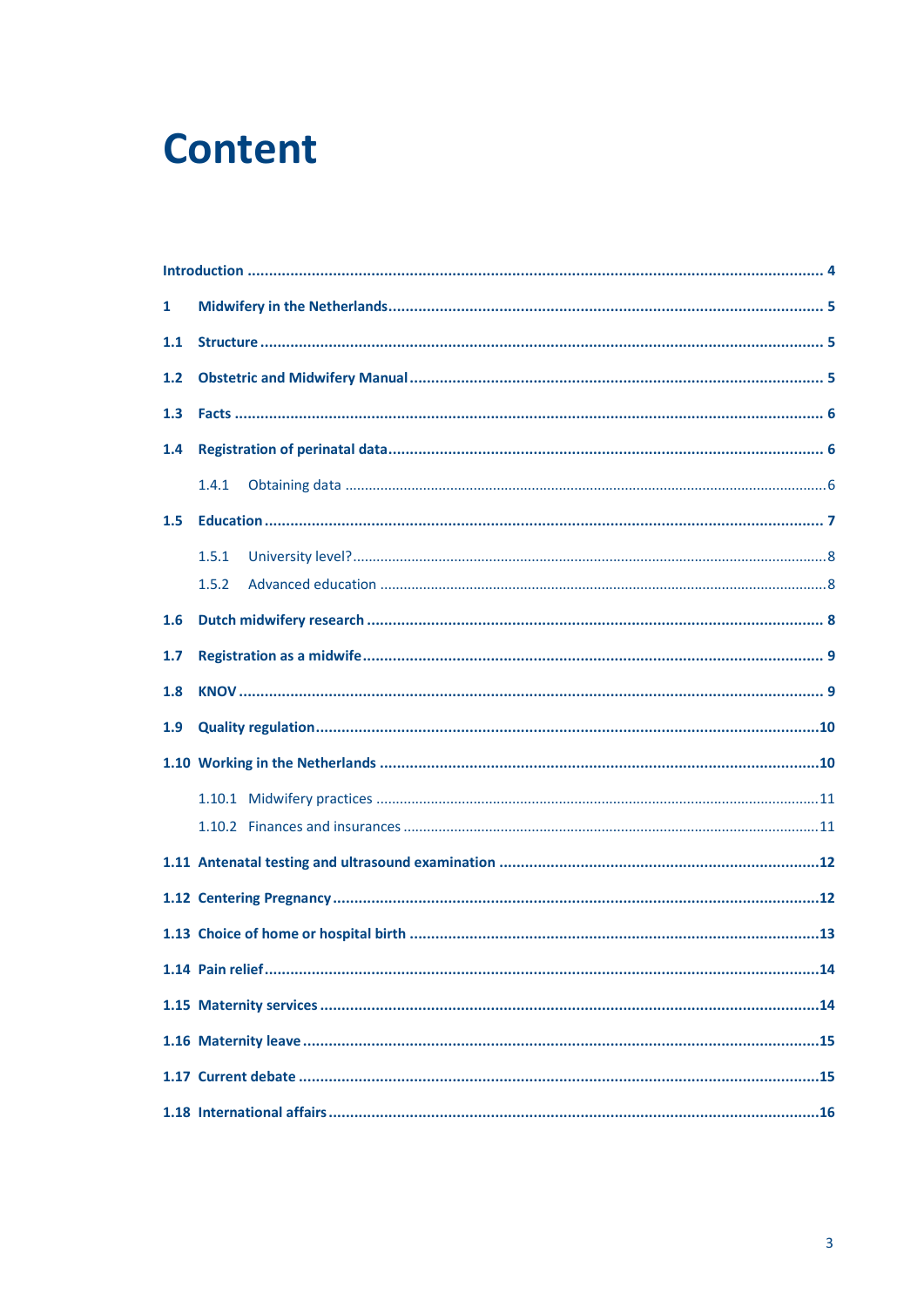## <span id="page-3-0"></span>**Introduction**

The Netherlands is not only famous for its tulips and windmills, its maternity system is just as outstanding. The Dutch tradition of free choice of place of birth, including home birth, is quite unique in the western world. This leaflet will provide information about the Dutch maternity and midwifery care system and will shortly mention some of the challenges we face.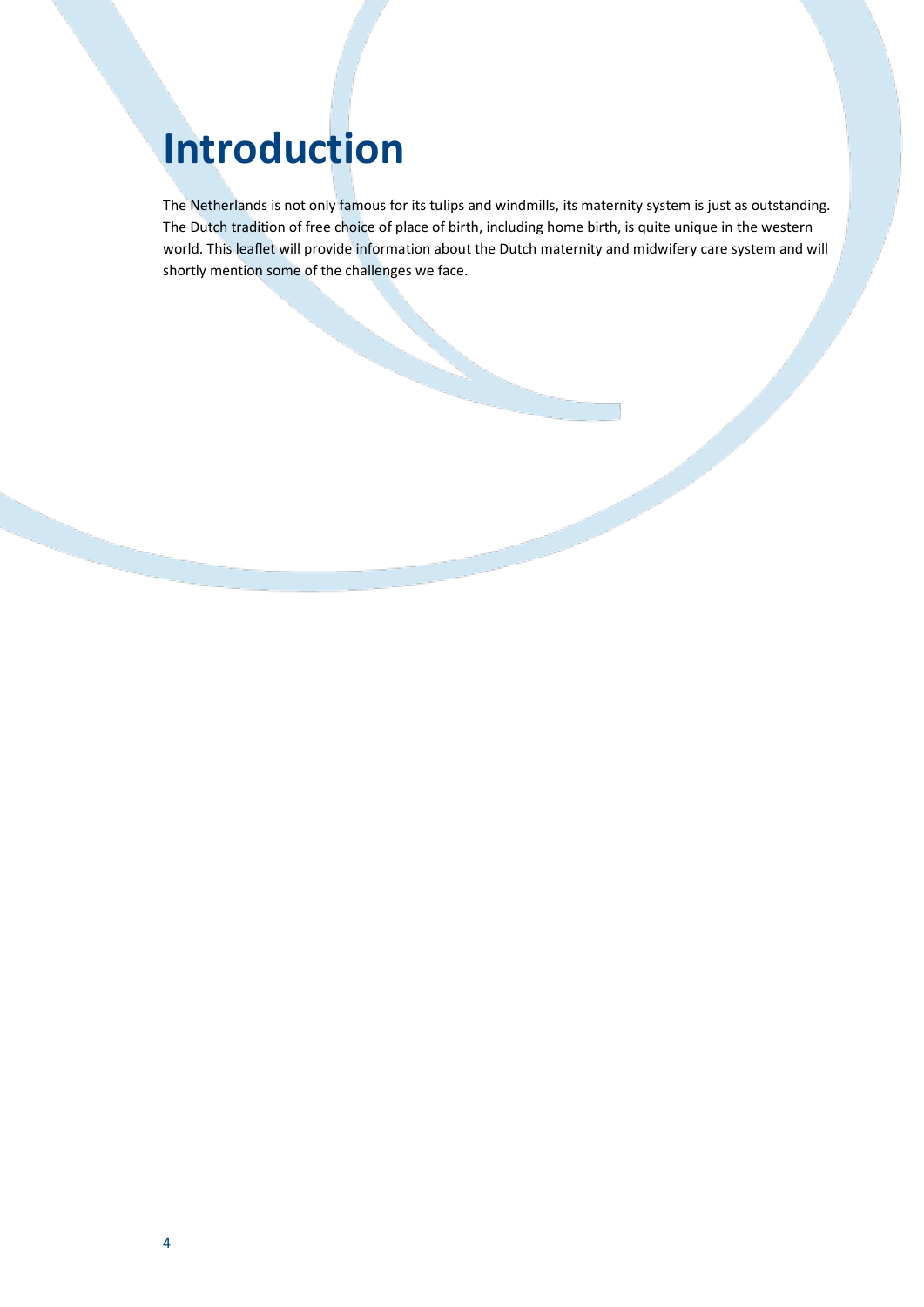# <span id="page-4-0"></span>**1 Midwifery in the Netherlands**

## <span id="page-4-1"></span>**1.1 Structure**

In the Netherlands, maternity care is organised in a so called primary, secondary and tertiary care model. The primary care, for low-risk women, is formed by midwives and General Practitioners (GPs). GPs are responsible for about 0.5% of all births, mainly in rural areas (Nivel, 2011). The secondary care consists of obstetricians and clinical midwives in general hospitals and the tertiary care comprises obstetricians and clinical midwives in academic hospitals.

The care is based on the idea that a healthy woman with an uncomplicated pregnancy (low-risk) is best taken care of by a midwife. This minimises her chances of receiving unnecessary interventions of any kind, gives her a high standard of care and is cost-effective.

A woman is accompanied in her pregnancy, birth and postnatal period by a midwife who is autonomous in her actions and decisions. Emphasis is placed on natural processes, with interventions only occurring when a problem arises. In this case, the midwife will consult or refer to an obstetrician. Risk selection, a clear distribution of tasks and a good mutual cooperation between these different strata forms the strength of the Dutch system.



## <span id="page-4-2"></span>**1.2 Obstetric and Midwifery Manual**

Since 1959 a comprehensive list of pre-existing, pregnancy and perinatal related disorders has existed, which optimises the risk selection and referral. This manual, called the obstetric intervention list ('VIL'), has been prepared in a dialogue between primary, secondary and tertiary care professionals. It should be noted, however, that the manual is a guideline, and health professionals have the option to make autonomous decisions.

The VIL indicates which type of care is indicated, by the following subdivision:

- **A** the care of a primary care midwife is considered sufficient
- **B** an obstetrician should be consulted
- **C** the care has to be given by an obstetrician
- **D** the natal care should be given in a hospital but can be supervised by a primary care midwife

Some examples of VIL-indications and disorders:

- **A** Previous miscarriages, previous premature birth (>33 weeks), cystitis.
- **B** Anaemia (<5.6mmol/l), pregnancy induced hypertension, psychiatric illnesses.
- **C** Diabetes mellitus, >24 hours of ruptured membranes, meconium-stained liquor, multiple birth.
- **D** Previous PPH (>1000mL), previous retained placenta (manually removed).

An update of the version from 2003 is initiated by midwives, GPs, obstetricians, paediatricians and government authorities. Some subjects already have been updated, however, the process still continues. Unfortunately, there is not an English translation of the manual available. [The Dutch version can be found](http://www.knov.nl/uploads/knov.nl/knov_downloads/769/file/Verloskundig%20Vademecum%202003.pdf)  [here.](http://www.knov.nl/uploads/knov.nl/knov_downloads/769/file/Verloskundig%20Vademecum%202003.pdf)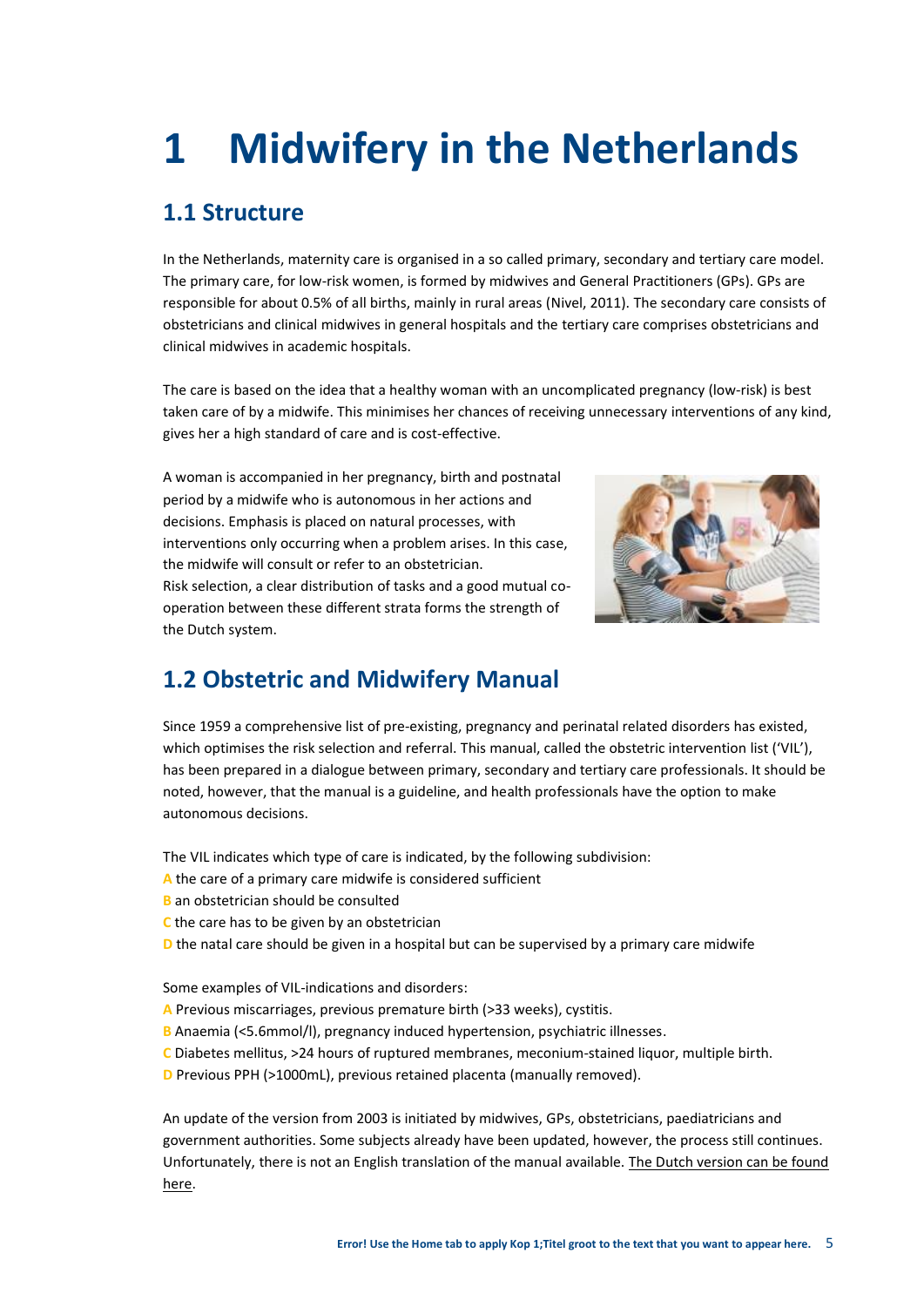#### <span id="page-5-0"></span>**1.3 Facts**

| <b>Inhabitants</b>                                    | 17.082.084 (CBS, 2016)                                                      |
|-------------------------------------------------------|-----------------------------------------------------------------------------|
| <b>Active midwives</b>                                | 3150, 29% works in a hospital (Nivel, 2016)                                 |
| <b>Active Ob/Gyns</b>                                 | 805 (CBS, 2014)                                                             |
| <b>Total Fertility Rate</b>                           | 1.66 (CBS, 2016)                                                            |
| Maternal age at birth of 1 <sup>st</sup> child        | 29.4 years average (CBS, 2016)                                              |
| Maternal age at birth $\leq 17$ years                 | 0.1% (Perined, 2016)                                                        |
| <b>Live Births</b>                                    | 170.510 (CBS, 2016), primips 44.7% (Perined, 2016)                          |
| Home birth                                            | 13.1% (Perined, 2016), 20.8% (CBS, 2010-2012), 29.4%<br>(CBS, 2005-2007)    |
| Birth in primary care                                 | 29.0% (Perined, 2016), 28.6% ('13, Perined, 2013), 32.8%<br>(Perined, 2008) |
| Referrals during pregnancy                            | 35.8% (Perined, 2016)                                                       |
| <b>Referral during birth</b>                          | 22.4% (Perined, 2016)                                                       |
| Induction of birth                                    | 22.0% (Perined, 2016)                                                       |
| <b>Caesarean section</b>                              | 16.6% (Perined, 2016)                                                       |
| Vaginal birth after caesarean (VBAC)                  | 54% ('02-'03, NVOG)                                                         |
| Epidural pain relief (1 <sup>st</sup> stage of birth) | 21.8% (Perined, 2016); 11.3% (Perined, 2008)                                |
| <b>Maternal mortality</b>                             | 4.8/100,000 live births (Perined, 2016)                                     |
| Perinatal mortality (≥22.0 wks-7 days)                | 7.6/1000 births (Perined, 2016)                                             |
| Foetal mortality (≥22.0 wks)                          | 4.6/1000 births (Perined, 2016)                                             |
| Foetal mortality (≥37.0 wks)                          | 1.0/1000 births (Perined, 2016)                                             |
| Neonatal mortality (1-7 days)                         | 2.6/1000 live births (Perined, 2016)                                        |
| Neonatal mortality (1-28 days)                        | 3.1/1000 live births (Perined, 2016)                                        |
| Women who start with breast feeding                   | 80% (TNO, 2015)                                                             |
| Women who breast feed 6 months pp                     | 39% (TNO, 2015)                                                             |

(Please find the mentioned figures at the following websites: [CBS,](https://www.cbs.nl/en-gb) [Nivel,](http://www.nivel.nl/en) [PRN,](https://www.perined.nl/producten/publicaties/jaarboeken) [TNO\)](https://www.tno.nl/groep.cfm?context=thema&content=prop_cases&laag1=891&laag2=902&laag3=138&item_id=138)

## <span id="page-5-1"></span>**1.4 Registration of perinatal data**

All maternity caregivers; midwives, GPs, obstetricians and paediatricians, register their antenatal, natal and postnatal care and outcomes; 96% of all births are registered in this system (PRN, 2014). The data are collected and analysed by the Dutch perinatal registration [\(PRN\)](https://www.perined.nl/), which is a governmental institute.

#### <span id="page-5-2"></span>**1.4.1 Obtaining data**

If you want to obtain data about healthcare, midwifery and obstetrics in the Netherlands, you can consult the following organizations:

[Eurostat](http://ec.europa.eu/eurostat) (European Commission)

[National Public Health Compass](https://www.volksgezondheidenzorg.info/onderwerp/english/introduction) (Ministry of Health) [Netherlands institute for health services research \(NIVEL\)](http://www.nivel.nl/en/)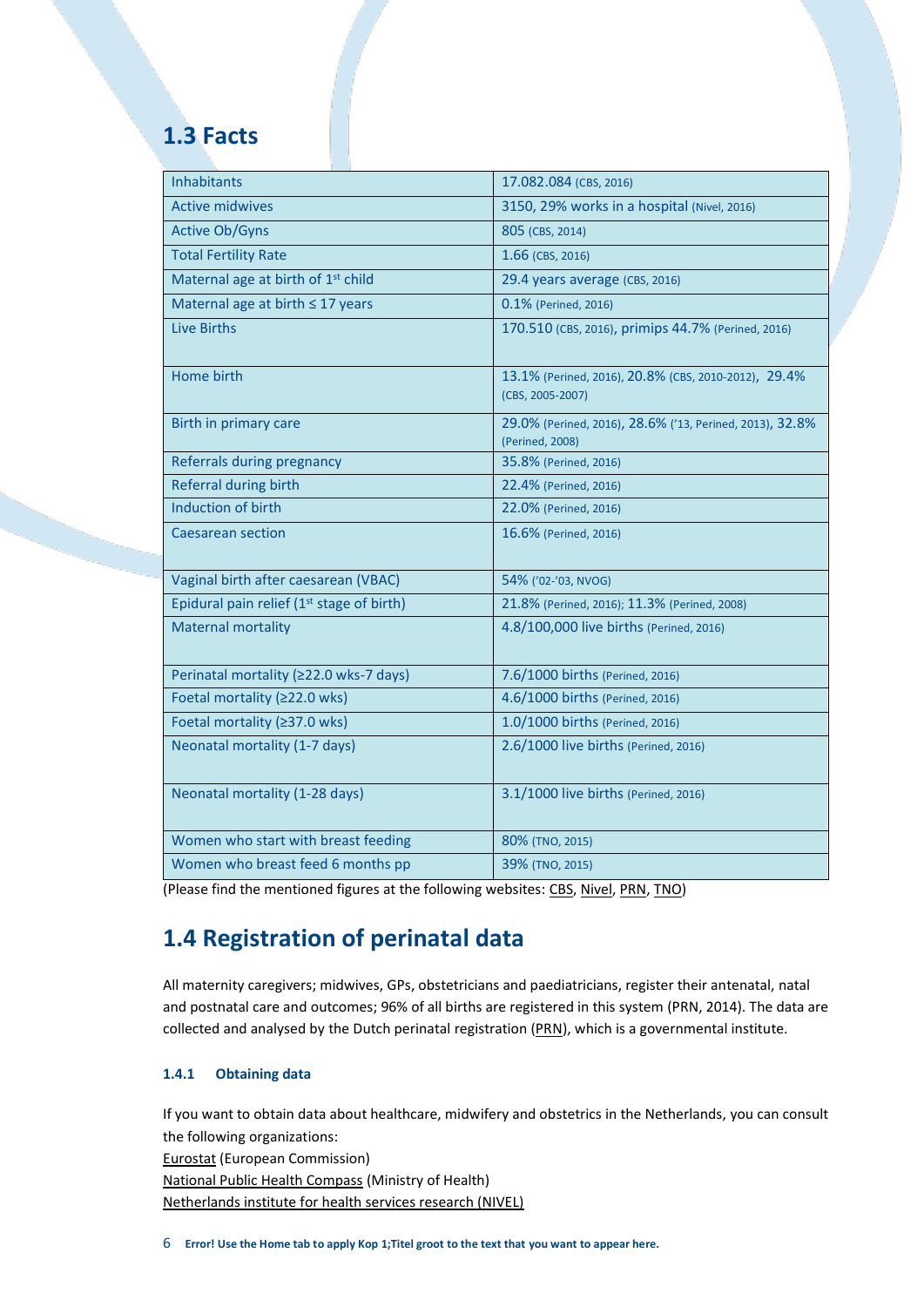[The Health Council of the Netherlands](http://www.gezondheidsraad.nl/en) [The Netherlands Perinatal Registry](https://www.perined.nl/) (PRN) [StatLine](http://statline.cbs.nl/statweb/?LA=en) (Central Bureau for Statistics)

## <span id="page-6-0"></span>**1.5 Education**

There are three academies for midwifery in the Netherlands, in Amsterdam (our capital), Rotterdam and Maastricht. The first one also has a location in Groningen, in the north of the Netherlands. These academies are all part of universities for applied sciences:

**[Midwifery Academy Amsterdam](http://www.verloskunde-academie.nl/) and Groningen Midwifer[y Academy](http://www.av-m.nl/home-en) Maastricht [\(Zuyd University of applied sciences\)](http://www.zuyd.nl/studeren) Midwifery Academy Rotterdam [\(Rotterdam University of applied sciences\)](http://www.rotterdamuas.com/)**

**Dutch midwives have not been trained as nurses! A Dutch nurse cannot work as a midwife and vice versa. Midwfery is a direct entry study**

**The tuition fee is set by the government and is €1984,- for Dutch students for the year 2016-2017. For some groups there can be another fee.**

The midwifery training is a four year, fulltime, direct entry education which leads to a Bachelor of Science degree. The total study load is 240 ECTS and equals 6800 hours of education. A minimum of 100 ECTS are spend on internships in primary care (minimal 60 ECTS) and in secondary/tertiary care. These internships are spread over the four education years. Theory education, skills training and the bachelor thesis cover the remaining time. Students are primarily trained to become independent midwives in primary and



Copyright: AVAG

secondary care.

Nationwide 220 students enrol each year. They have had an extensive assessment which selects the best candidates. Yearly, around four times more candidates apply for the course than places are available.

[Students from abroad](http://info.studielink.nl/en/studenten/hoegebruikjestudielink/Pages/hoe-werkt-studielink.aspx) may be accepted when they are proficient in Dutch (NT2, level 2) and after their [diplomas](http://www.nuffic.nl/international-students/how-to-prepare/diploma-evaluation)  [have been assessed](http://www.nuffic.nl/international-students/how-to-prepare/diploma-evaluation) by participation in an extensive assessment procedure.

Since there are many Dutch midwifery students that need placements for their training, it is difficult to arrange an internship for foreign student midwives. For more information please contact the KNOV at [info@knov.nl.](mailto:info@knov.nl)

**[Nuffic,](https://www.epnuffic.nl/en) a Dutch institute for international cooperation in higher education, launched [a website for](https://www.studyinholland.nl/)  [foreign students](https://www.studyinholland.nl/) with lots of information**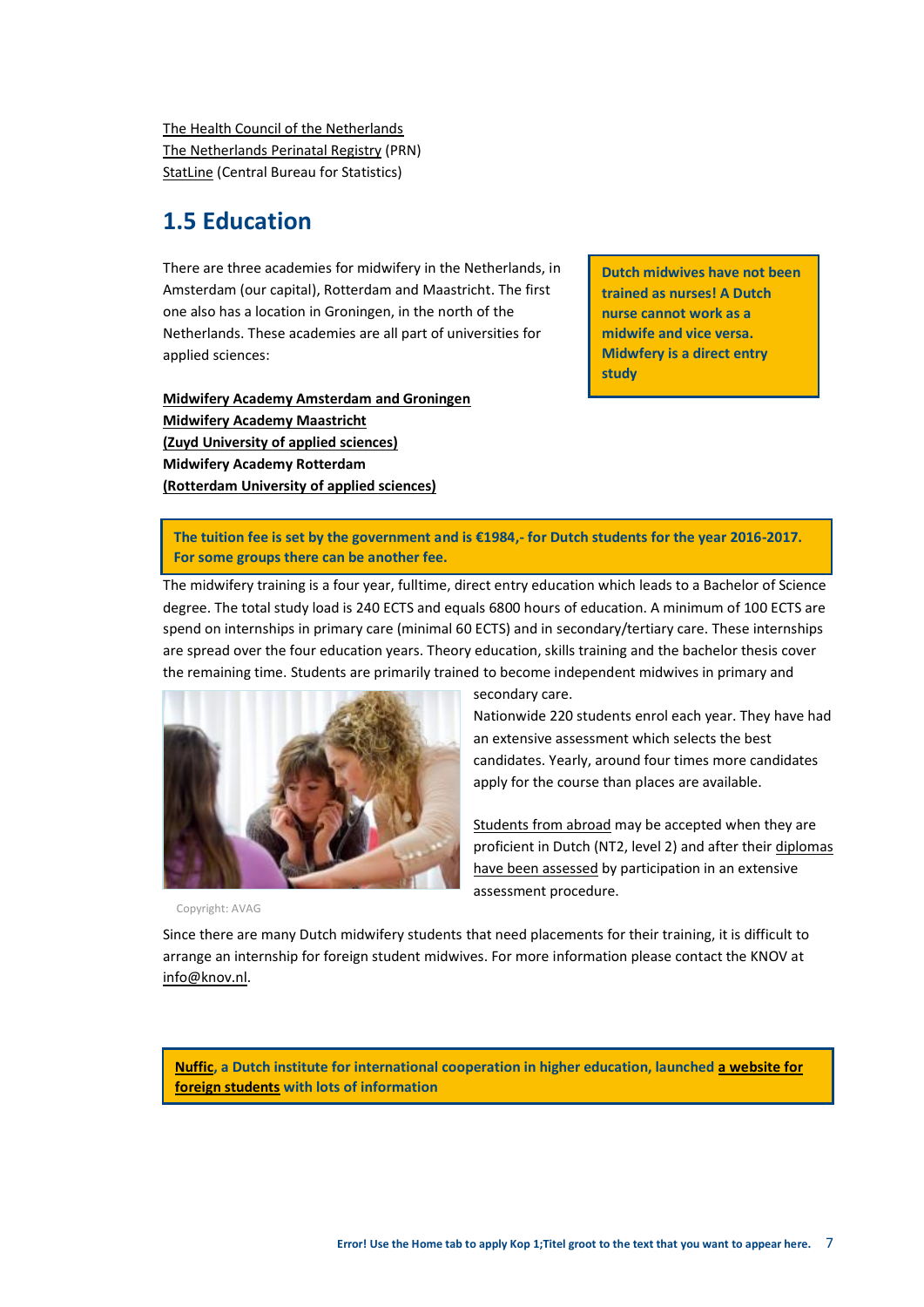#### <span id="page-7-0"></span>**1.5.1 University level?**

To maintain the strong autonomous position of Dutch midwives and the high level of care for low-risk women, it is important that midwives are empowered by being academically trained to a high standard. Attempts to bring the midwifery training to a Master of Science are still in progress.

#### <span id="page-7-1"></span>**1.5.2 Advanced education**

A Dutch midwife who wants to continue her education in midwifery has the following options: **[European Master of Science in midwifery](http://www.av-m.nl/midwifery-study-en/master-midwifery)** (MSc)(Midwifery Academy Maastricht). This master prepares midwives to work in the field of research, health promotion and policy making (link: http://www.avm.nl/master-education).

**[Health Sciences / Specialisation Midwifery Science](http://www.verloskunde-academie.nl/master-midwifery-science/)** (MSc) (Midwifery Academy Amsterdam Groningen / VU University, Amsterdam). This master prepares midwives to work in the field of research and policy.

#### **[Master physician assistant](https://www.hogeschoolrotterdam.nl/opleidingen/master/physician-assistant-klinisch-verloskundige/duaal/)** (MSc) (H, Rotterdam)

**[Clinical midwife](http://www.umcutrecht.nl/nl/Opleidingen/Opleidingen-voor-zorgprofessionals/Ons-aanbod/Klinisch-verloskundige)** (UMC, Utrecht)

These two programmes educate midwives to work in a hospital. Midwives must have employment in a hospital before they can enroll.

**[Teacher in midwifery, first degree](http://www.exposz.nl/zorg/master-docent-hgzo-opleiding/)** (VU, Amsterdam)

#### <span id="page-7-2"></span>**1.6 Dutch midwifery research**



Ank de Jonge (copyright: AVAG)

Almost 4% of all Dutch midwives have completed a master in midwifery science. So far, 27 midwives have acquired a PhD in midwifery science and several midwives are working on their PhD thesis.

All the acadamies have research departments focused on



Raymond de Vries (copyright: AVM)

Midwifery Science, conducting studies and PhD trajectories.

In Amsterdam , dr. Ank de Jonge, associated professor, is responsible for the Midwifery Science department at VUmc. In Maastricht, dr. Raymond de Vries is appointed as professor Midwifery Science and dr. Marianne





Nieuwenhuijze as professor of Midwifery, in a collaboration between University Maastricht and Zuyd University of Applied Science. In Rotterdam, Hanneke Torij is professor of Maternity care in a collaboration between Erasmus



Marianne Nieuwenhuijze

University and Rotterdam University of Applied Science.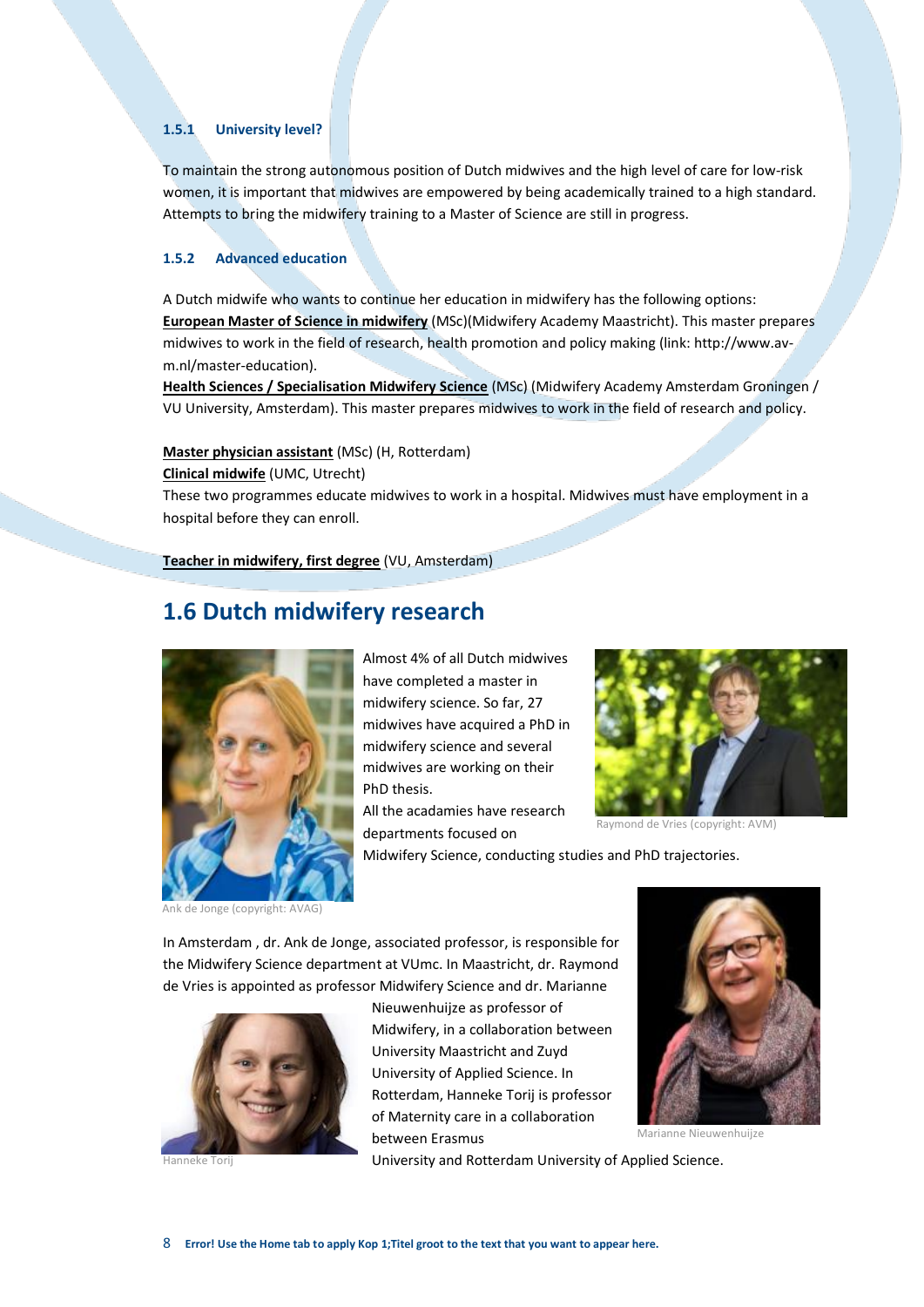The Royal Dutch Organisation of Midwives, the KNOV, has initiated a [Midwifery Science Board](http://www.knov.nl/vakkennis-en-wetenschap/tekstpagina/436/wetenschapscommissie/) in 2011. It will stimulate evidence based midwifery by providing talented midwives with a PhD scholarship or a fellowship for post PhD midwives. Besides, the Midwifery Academy Amsterdam-Groningen provides funding for practising midwives who aim to obtain a master degree.

If you are interested in midwifery science in the Netherlands, there are several research initiatives that can provide you with more information:

**[Year index midwifery research](http://www.kennispoort-verloskunde.nl/jaarindex/)  [Kennispoort Midwifery](http://www.kennispoort-verloskunde.nl/) [Midwifery Research Network](http://www.mrnn.nl/) Netherlands [Consortium for women's health and reproductivity studies](http://www.studies-obsgyn.nl/home/page.asp?page_id=326) [Netherlands institute for health services research \(NIVEL\)](http://www.nivel.nl/en) [Midwifery Science \(Midwifery Academy Amsterdam Groningen\)](http://www.verloskunde-academie.nl/English)** [Studies in progress](http://www.emgo.nl/team/) **[Academic Collaborative Centre \(Midwifery Academy Rotterdam\)](http://www3.hro.nl/nl/Subsites/ivg/Rubrieken/Onderzoek/Kenniscentrum-Zorginnovatie/Academische-werkplaats-VAR/)** [Studies in progress](http://www3.hro.nl/nl/Subsites/ivg/Rubrieken/Onderzoek/Kenniscentrum-Zorginnovatie/Academische-werkplaats-VAR/Lopend-onderzoek/) **[Midwifery Science \(Midwifery Academy Maastricht\)](http://www.av-m.nl/midwifery-science)** [Studies in progress](http://www.av-m.nl/midwifery-science/studies-in-progress)

## <span id="page-8-0"></span>**1.7 Registration as a midwife**

After finishing education, a Dutch midwife is obliged to register in a nationwide register for health professionals before she can actually work as a midwife. This so calle[d BIG-register](http://www.bigregister.nl/en/) is open to the public. A midwife needs to renew her registration every five years. The most important requirement for on-going registration is a minimum of 2080 hours spent working as a midwife in five years. The title midwife (verloskundige) is legally protected.



## <span id="page-8-1"></span>**1.8 KNOV**

The Royal Dutch Organisation of Midwives, the KNOV, originates from a merging (1975) of several Dutch midwifery organisations. The oldest of these was founded in 1898! Currently, the KNOV has 3300 members. These are primary and secondary care midwives, midwifery students, midwifery scientists, midwifery teachers and retired midwives. Regionally midwives are organised in partnerships. These partnerships help midwives for example in collaboration with hospitals.

The KNOV has a board of five people which develops future policies. The president of the board is midwife Mieke Beentjes. These policies are executed by about 40 employees working at the KNOV-office.

The KNOV is engaged in several activities:

- Strengthening the position of midwives and midwifery by advocacy and lobbyism.
- Improving the quality of midwives and midwifery practices. The KNOV offers schooling, it has developed several instruments for measuring quality and it supervises the quality register for midwives.
- Developing guidelines for midwifery care, in cooperation with other professionals, such as GPs, obstetricians and paediatricians.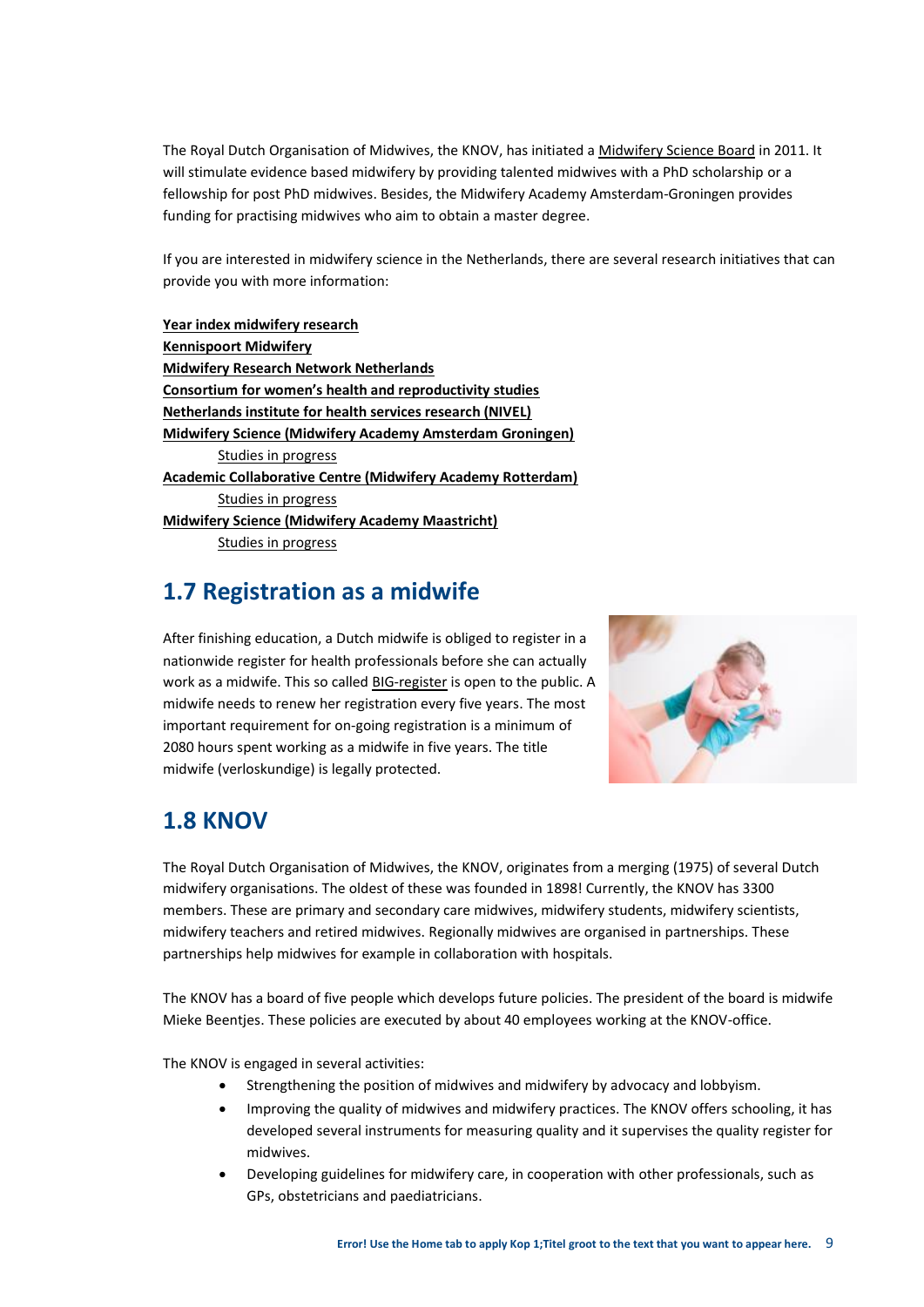- Publishing a magazine for midwives with a mix of midwifery science and current midwifery affairs.
- Hosting an independent complaints committee where clients of midwives can turn to.

In 2012, the KNOV released a [vision statement](http://www.knov.nl/samenwerken/tekstpagina/489/midwifery-in-the-netherlands/) about midwifery care in the Netherlands. Key issues are:

- Freedom of choice of place of birth for low-risk women.
- Focus is on the woman and her partner. All maternity care is organised around her and her family.
- Every woman has accessibility to a midwife, some will need an obstetrician as well.
- Continuity of care for each woman, integrating midwifery and specialist care.
- The midwife will be an academically trained midwife to maintain her independent, autonomous, medical profession.

## <span id="page-9-0"></span>**1.9 Quality regulation**

The KNOV has initiated a [quality register for midwives](http://www.kwaliteitsregisterverloskundigen.nl/) in 2006. Registration is not compulsory, but around 80% of all midwives have registered so far. To maintain registration, a midwife has to have a digital portfolio showing a minimum of 200 hours of training and additional education over a period of five years.

The KNOV has also initiated [a register for midwives](http://www.knov.nl/scholing-en-registratie/tekstpagina/443/registers/hoofdstuk/272/versieregister/) who have advanced training and experience in external cephalic version (ECV) of the foetus. Nearly 100 midwives have registered so far. To maintain her registration, a midwife has to perform a minimum of ten ECVs each year. The quality of Dutch midwifery is also externally monitored by a government authority, the [Health Care Inspectorate.](http://www.igz.nl/english/) 



A [steering committee](http://www.knov.nl/werk-en-organisatie/tekstpagina/479/positionering-klinisch-verloskundigen/) with members of the KNOV and the Dutch association of obstetricians and gynaecologists (NVOG) is formed to formalise the position of the clinical midwife in legislation. Moreover, they want to determine the role and position of the clinical midwife and therefore a specialists register is required. Only midwives who have completed a master-education can be register in this specialists register. At the moment there are conversations with different parties and hopefully the specialists register is realised in 2017.

## <span id="page-9-1"></span>**1.10 Working in the Netherlands**

Midwives from abroad who are interested in practicing midwifery in the Netherlands must be able to communicate in Dutch (NT2, level 2). Their diplomas will be required to be [assessed by the ministry of](http://www.bigregister.nl/en/registration/withaforeigndiploma/)  [health,](http://www.bigregister.nl/en/registration/withaforeigndiploma/) this procedure is free of charge. Depending on competencies and experience, it may be necessary to follow an additional course which gives an introduction into Dutch midwifery. The midwifery academy of choice offers the candidate a customized program.

If a midwife from abroad wants to work in the field of education, research or management, it is not necessary to register with the ministry of health.

Some midwives from abroad create their own employment as [a doula](http://www.doula.nl/) or as [a childbirth educator](http://www.birthinholland.nl/) for expats.

**The KNOV organises a yearly Dutch Midwifery Summer School to give midwives from abroad an introduction to the Dutch midwifery system. Upcoming summer school is scheduled for May 2017. Please contact the KNOV for further information, info@knov.nl**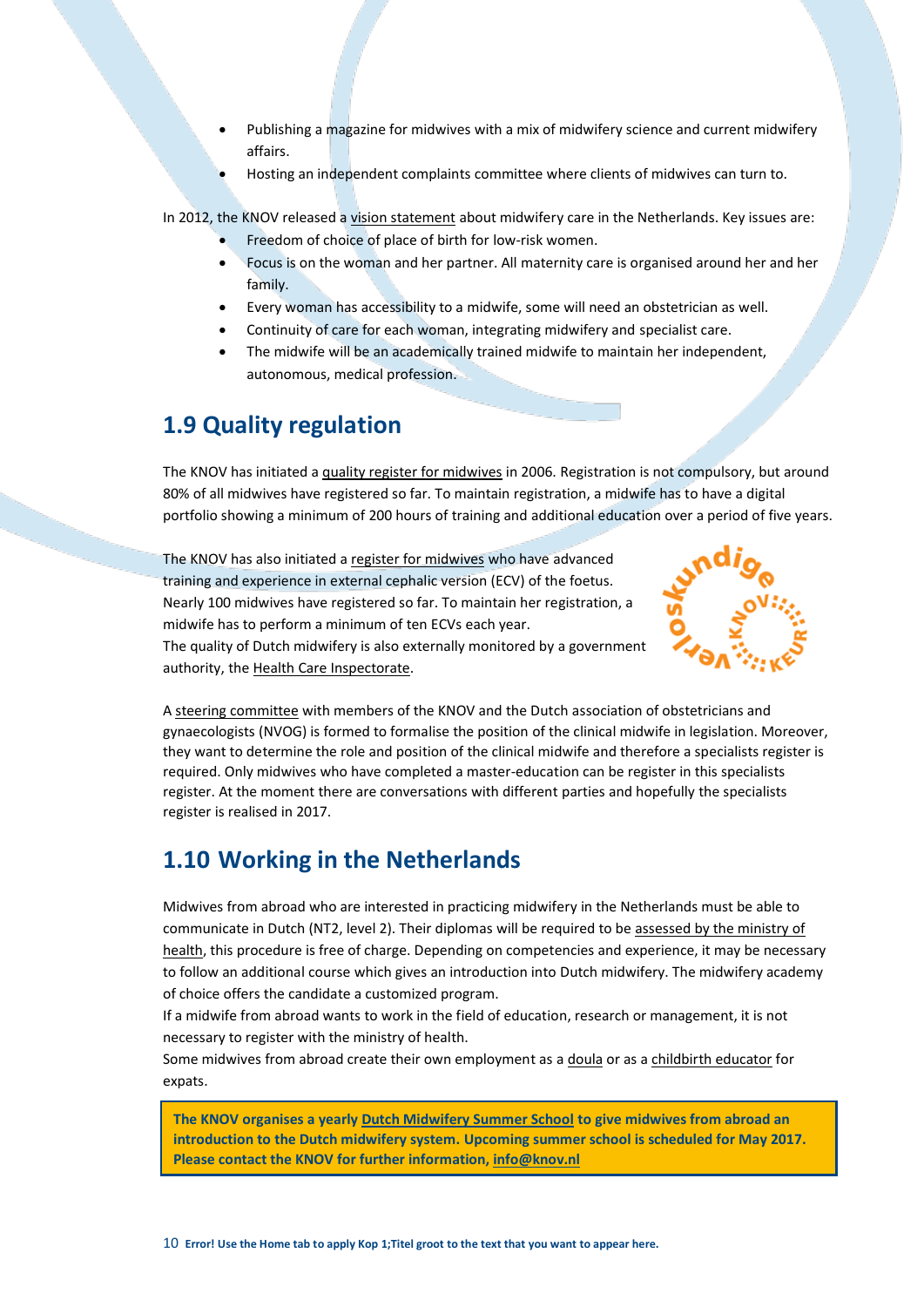#### <span id="page-10-0"></span>**1.10.1 Midwifery practices**



In 2015 there were 532 primary [midwifery practices](http://www.nivel.nl/sites/all/modules/custom/wwwopac/adlib/publicationDetails.php?database=ChoicePublicat&priref=1002918&width=650&height=500&iframe=true) in the Netherlands (Nivel, 2016). Most primary care midwives work in group practices, with two or three colleagues. In total 96% of the women get some care of the primary midwife during pregnancy, labour or in the postpartum period. Midwifery practices have a specified working area to guard timely care. They offer prenatal consults during the week and have a

midwife on call 24/7. A shift normally last 24 hours. During this shift, a midwife combines both postnatal visits at home and natal care, at home or in the hospital. If she cannot visit a client in labour because she is assisting another client, she will call a colleague from her own or a neighbouring practice to attend to her client.

**[NIVEL](http://www.nivel.nl/en) is a Dutch institute for health services research, which publishes a [yearly report about Dutch](http://www.nivel.nl/sites/default/files/Cijfers-uit-de-registratie-van-verloskundigen-peiling-jan-2014.pdf)  [midwives.](http://www.nivel.nl/sites/default/files/Cijfers-uit-de-registratie-van-verloskundigen-peiling-jan-2014.pdf)** Email address: receptie@nivel.nl.

Approximately 5% of the Dutch midwives have a solo practice (Nivel, 2016). Often they have an agreement with a neighbouring practice to occasionally cover for them in order to allow them to have some time off. To enable them to take holidays, they usually won't accept new clients for a certain period each year. Of midwives 17.2% is locum (Nivel, 2016). These are mostly midwives who have just finished their education. In total 29.2% of all active midwives work in a hospital as a clinical midwife (Nivel, 2014).

#### <span id="page-10-1"></span>**1.10.2 Finances and insurances**

Every midwifery practice has contracts with the different health insurances. All citizens of the Netherlands are obliged to insure oneself for standard care; midwifery care is included. The standard insurance for an adult is partly received through taxes. Additional to this the individual costs are around €1200,- plus an

**Midwives obtain the following amounts for their given care (2017):**

**Antenatal € 487,05 Natal € 529,52 Postnatal € 294,18 Total: € 1310,75 These amounts are yearly adjusted by the [Dutch](http://www.nza.nl/organisatie/sitewide/english/)  [Healthcare Authority](http://www.nza.nl/organisatie/sitewide/english/)**

mandatory contribution of €385 each year. Children are covered free of charge until the age of eighteen.

Practices have a free choice in how to arrange antenatal care. The average number of consults is 10 to 12 times in one pregnancy, with distinction between in consult time of 10 to 45 minutes. Some practices incorporate a home visit at around 35 weeks of pregnancy, which is a recommendation from the government but comes without financial compensation until now. If care is only given for a part of the pregnancy, for example, due to miscarriage, change of midwife or referral to secondary care, that part of the pregnancy can be claimed by the health insurance. There are fixed prices for different care periods.

The remuneration for natal care is always the same amount, independently of birth duration or whether the woman stays under the care of a midwife or is referred to an obstetrician. Natal care starts when the membranes rupture or when contractions have started.

The financial compensation given for postnatal care is also always the same, independently whether the midwife visits the client only once or several times. A visit is often scheduled every other day for eight to ten days after birth and takes between fifteen minutes and **There is an additional budget for clients with poor socio-economic background. Whether the midwife can claim this extra amount (23%) is based on the zip code of the client.**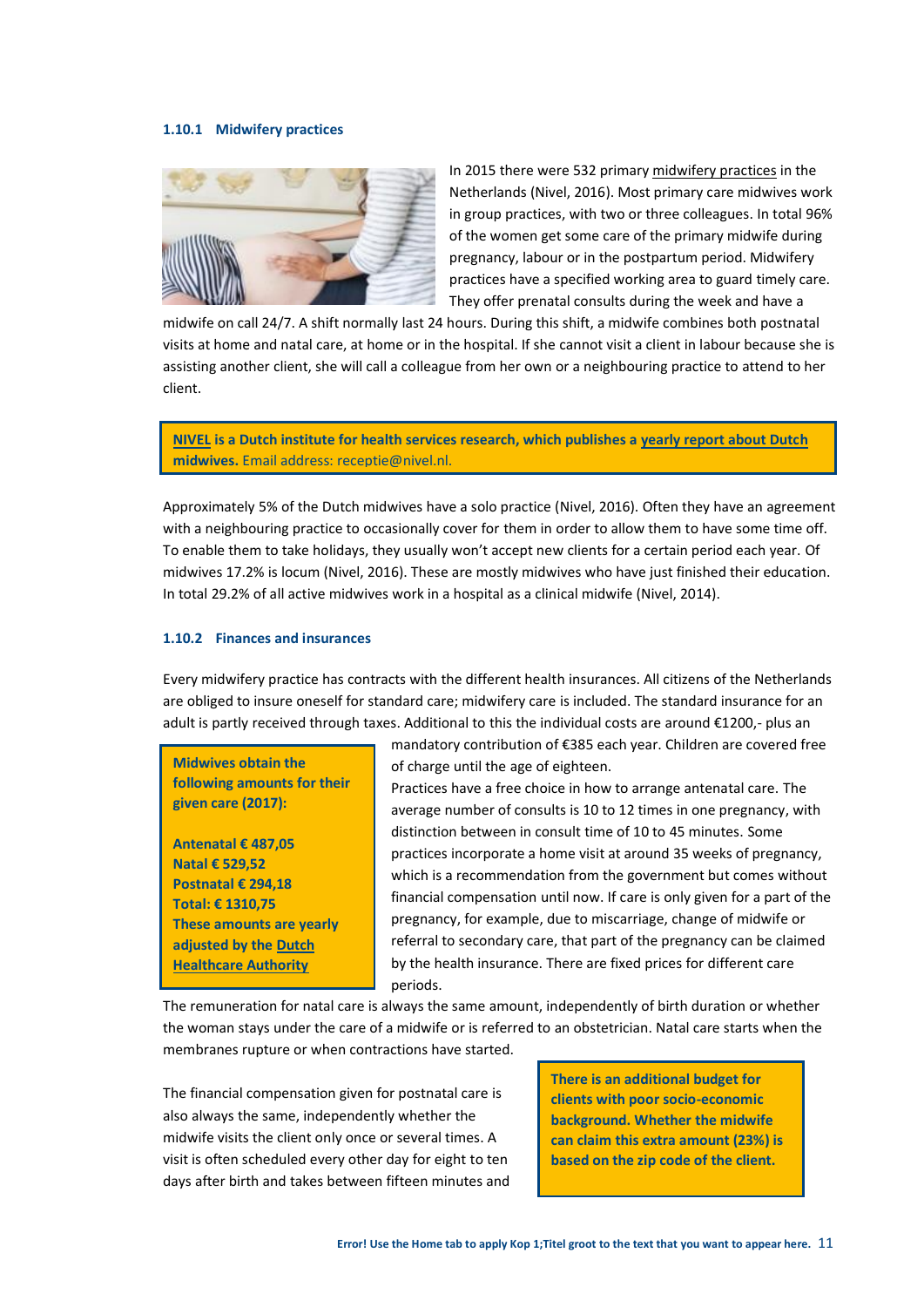one hour to complete. The midwife works closely together with a maternity assistant during the postnatal period.

If a midwife works fulltime, she will take care of the antenatal, natal and postnatal care of approximately 105 women annually.

As an independent midwife, you need to have indemnity insurance arranged by an agency. Fortunately, it is very rare in the Netherlands to get confronted with a claim. Many midwives choose to have invalidity insurance in case they are sick. Independent midwives are obliged to contribute to a [pension fund for](https://www.pensioenfondsverloskundigen.nl/Pages/default.aspx)  [midwives.](https://www.pensioenfondsverloskundigen.nl/Pages/default.aspx)

#### <span id="page-11-0"></span>**1.11 Antenatal testing and ultrasound examination**

Every pregnant woman in the Netherlands is informed about tests, that gives information about the risk that the baby has the Down's, Edward's or Patau's syndrome. The [combination test](http://www.rivm.nl/en/Topics/D/Down_s_syndrome_screening) has already been offered for several years and gives risk calculation. If the risk is 1:200 or higher, the client is subsequently offered [a non invasive prenatal test \(NIPT\),](http://www.knov.nl/vakkennis-en-wetenschap/tekstpagina/504/non-invasieve-prenatale-test-nipt/) a chorionic villi sampling or an amniocentesis. These additional tests are always performed in a hospital that has a specific licence for this purpose. From 1 April 2017 woman can also choose for the non invasive prenatal test (NIPT) as first screeningstest. This test gives more exact information about the chromosomes. The costs for both tests is around €175,-. A second antenatal test that women can choose is the [20 weeks ultrasound.](http://www.rivm.nl/en/Documents_and_publications/Common_and_Present/Brochures/Disease_Prevention_and_Healthcare/Twenty_week_ultrasound/Information_on_the_anomaly_scan_20_week_ultrasound_available_in_10_languages) This ultrasound screens the foetus on congenital abnormalities like a spina bifida and heart defects. The 20 weeks ultrasound examination is performed in a hospital that has a specific license for antenatal testing. For the 20 weeks ultrasound the costs are covered by the health care insurance.

If the foetus suffers from a medical condition from which it will certainly die during or shortly after birth, or if it will be seriously handicapped, the parents have a choice to terminate the pregnancy until 24 weeks pregnancy.



Standard care for low-risk woman includes two ultrasound scans: one in the first term to set the due date and if necessary one at 36 weeks pregnancy to confirm the position of the baby. For additional ultrasounds there needs to be a medical indication. Ultrasounds are sometimes made by the midwife herself in her own practice, otherwise the woman is referred to a primary care ultrasound centre.

There is a lively debate about whether or not an extra ultrasound at

30 weeks pregnancy would reduce perinatal morbidity and mortality by detecting intra uterine growth retardation. Th[e IRIS-study](http://www.irisstudie.nl/English-study-information/) investigates this subject and hopefully first results will be presented in 2017-2018.

#### <span id="page-11-1"></span>**1.12 Centering Pregnancy**

[CenteringPregnancy](http://www.centeringhealthcare.nl/)™ is a health care concept originating from the USA, whereby a pregnant woman gets an active role in her care. Women with the same gestational age have group consults with 8 to 12 other women. The consults combine blood pressure measurement and examination of the fetal growth with awareness, sharing knowledge and experiences, learning health literacy and encouraging mutual support and friendship. These group consults last for 120 minutes.

The KNOV has a collaboration with [TNO](https://www.tno.nl/nl/) to implement CenteringPregnancy in Dutch midwifery practices. Nine practices participate in this pilot. Data about the following outcomes is collected:

- Client satisfaction
- Pregnancy outcomes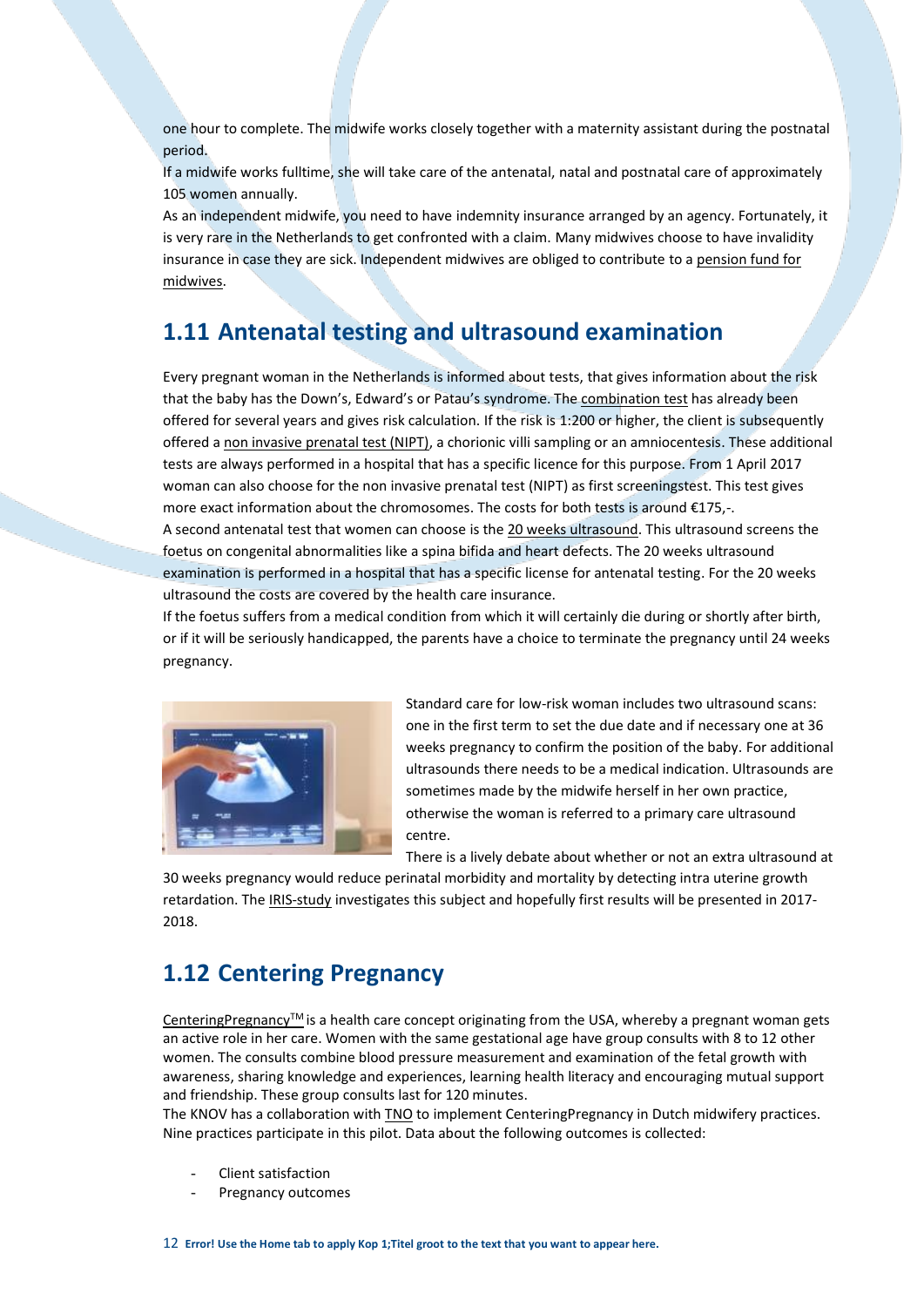- Comparison of time investment with CenteringPregnancy and individual consults

Results from American research show that CenteringPregnancy decreases the change on premature birth and ensures that women have more knowledge, are better prepared on giving birth and are more satisfied with the care they received. Results of the Dutch pilot are expected in 2017.

ne and I forget, teach me and I re

Copyright: CenteringPregnancy

#### <span id="page-12-0"></span>**1.13 Choice of home or hospital birth**

Low-risk women may choose whether to give birth at home or in the hospital (outpatient clinic). This free choice of place of birth is quite unique in the (western) world and is an important pillar of the Dutch maternity system.

If a woman makes the choice for a home birth, her primary care midwife will attend the birth, assisted by a maternity assistant. The insurance company provides a maternity box, which contains bed protectors, maternity pads, gauze and sterilizing alcohol amongst other necessities. The midwife brings  $\sim$  Copyright: AVAG



her own equipment, including a neonatal resuscitation set with oxygen. If complications arise, the midwife will refer to an obstetrician or paediatrician. Every hospital in the Netherlands accepts these referrals from primary care midwives. Midwives uses [ambulances](http://www.nivel.nl/sites/default/files/bestanden/organisatie-spoedzorg-verloskundige-keten.pdf) for transport in high risk situations. Because of the good infrastructure, the median arrival time of an ambulance is ten minutes (Gezondheidsraad, 2011). The most common reason to refer a woman during birth is medicinal pain relief and/or slow progress of the first stage (16,3% of all referrals), followed by meconium stained liquor (8.8%) and prelabour rupture of membranes without contractions for more than 24 hours (4.1%) (Perined Insight LVR 1 2015). Of all referrals 1,9% is urgent.

If a low-risk woman opts for an outpatient birth she has to pay a contribution of about €300-400. Some health insurances cover this expense. Her birth will be attended by the primary care midwife who provided antenatal care and also attends home births. The midwife is assisted by a maternity assistant or an (obstetric) nurse who is employed by the hospital, this depends on local agreements. Usually, women with an uncomplicated birth leave the hospital in 2 to 4 hours after birth.

Women who have an increased obstetrical risk give birth in a hospital, without extra costs to themselves. A secondary or tertiary care professional will attend them during birth. This is either a clinical midwife, a general doctor or an obstetrician in training, who will call an obstetrician if complications arises.

An extensive cohort study about the safety of planned home birth versus planned outpatient hospital birth in the Netherlands showed that a planned home birth was just as safe as a planned outpatient hospital birth. This study included nearly 530.000 low-risk women and was published in the [Britisch Journal of](http://onlinelibrary.wiley.com/doi/10.1111/j.1471-0528.2009.02175.x/full)  [Obstetrics & Gynaecology](http://onlinelibrary.wiley.com/doi/10.1111/j.1471-0528.2009.02175.x/full) (BJOG, 2009).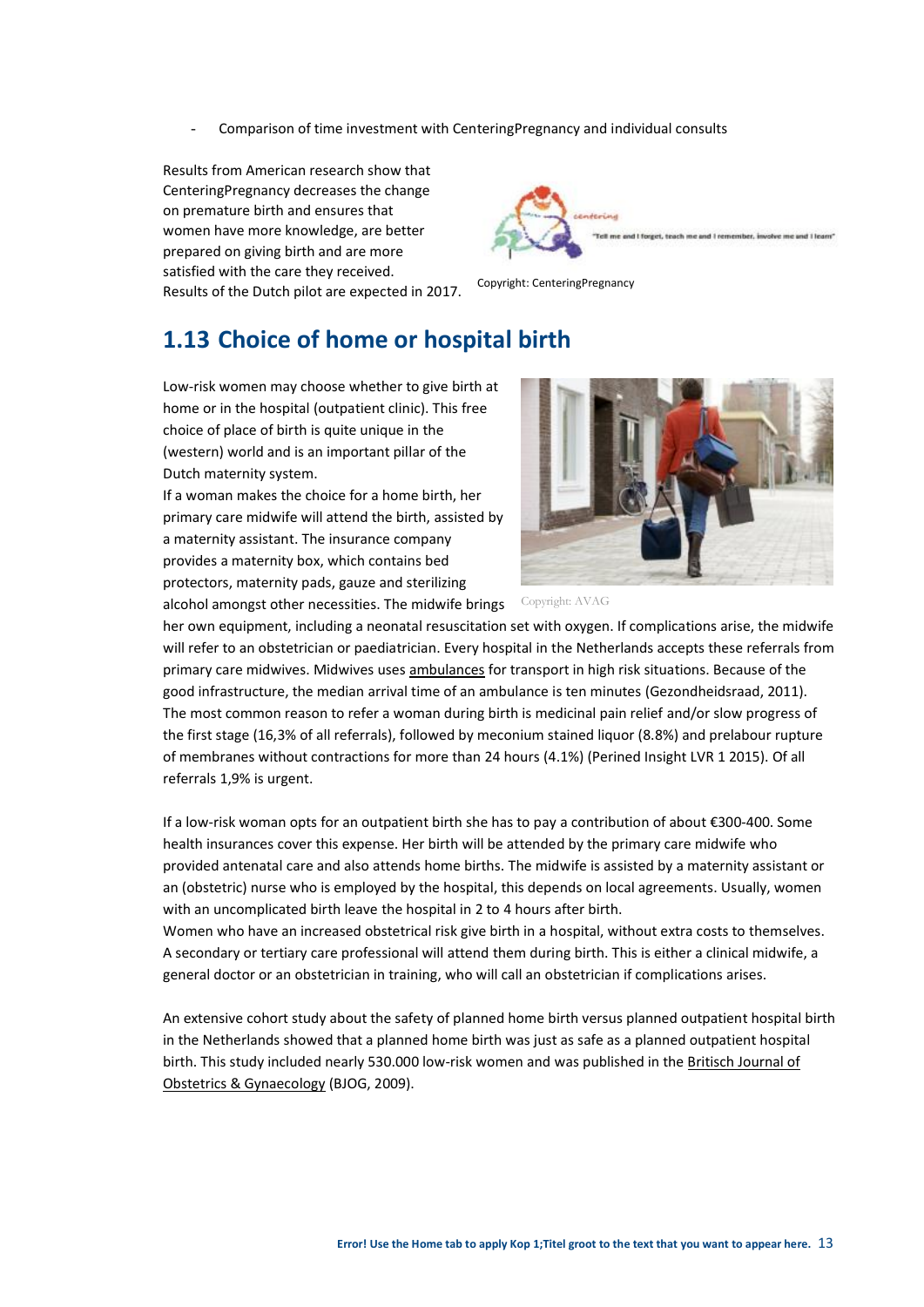## <span id="page-13-0"></span>**1.14 Pain relief**

During pregnancy Dutch midwives provid[e information](http://www.knov.nl/uploads/knov.nl/knov_downloads/499/file/Pijn-Engels_printversie.pdf) about medical pain relief and they provide high quality of continuous support during birth. In this way they try to optimise their care and minimise the need for medical pain relief.

Currently, there are only a few birth centres where gas and air pain relief is available, which can be administered under the supervision of a primary care midwife. An adequate system of ventilation is necessary for health reasons, whereby such pain relief can only be administered in a hospital or birth centre and not at home.

Midwives can administe[r sterile water injections](http://www.knov.nl/vakkennis-en-wetenschap/tekstpagina/254/pijnbehandeling/hoofdstuk/788/steriel-waterinjecties/) if they are competent in order to place these injections. This way of pain relief can be administered at a home birth.

When a woman is in need of medicinal pain relief, an obstetrician is consulted. Depending on the situation, the most appropriate method is selected. In general there are three types of medicinal pain relief used in the Netherlands, all of which are administered in hospital:



**Epidural analgesia** – This type of pain relief is always administered by an anaesthesiologist. Sometimes this specialist will come to the delivery room, in other hospitals the woman is transferred to the operation complex. In 2008, the Dutch association of anaesthesiologists agreed on the 24/7 availability of epidural pain relief for women in labour. When a woman receives an epidural, her care is the responsibility of an obstetrician and she and her baby will be monitored continuous during labour.

**Remifentanil PCA i.v.** – A second option of pharmalogical pain relief is remifentanil. In the past, there have been some incidents of maternal breathing problems and thereby not all hospitals offer this option. When remifentanil is given, the responsibility for the delivery is shifted to an obstetrician.

**Pethidine i.m.** –An obstetrician can prescribe pethidine, sometimes combined with sleeping medication. After administration of the medication by a nurse it is depending on the hospital protocol whether the primary care midwife will continue the care immediately, after four hours, or that the woman gives birth under the responsibility of the obstetrician or a midwife working under supervision of an obstetrician.

#### <span id="page-13-1"></span>**1.15 Maternity services**

A maternity assistant (in Dutch: kraamverzorgster) provides assistance during a low-risk birth at home or an outpatient hospital birth. Besides assistance of the mother she supports the mother during labour and provides care in the early postnatal period.

The first eight to ten days after birth the maternity assistant gives care at home to the mother and her newborn. If a woman has given birth in the hospital for medical reasons, she will also receive care from a maternity assistant at home. The maternity assistance performs medical checks, supports breast feeding, gives information, takes care of light household chores, prepares meals and takes care of other children if necessary. She is of great significance for the new parents and their baby and has an important prevention task.

Every mother is entitled to 49 hours of maternity care, 24 hours being the legal minimum. The amount of hours is calculated individually,

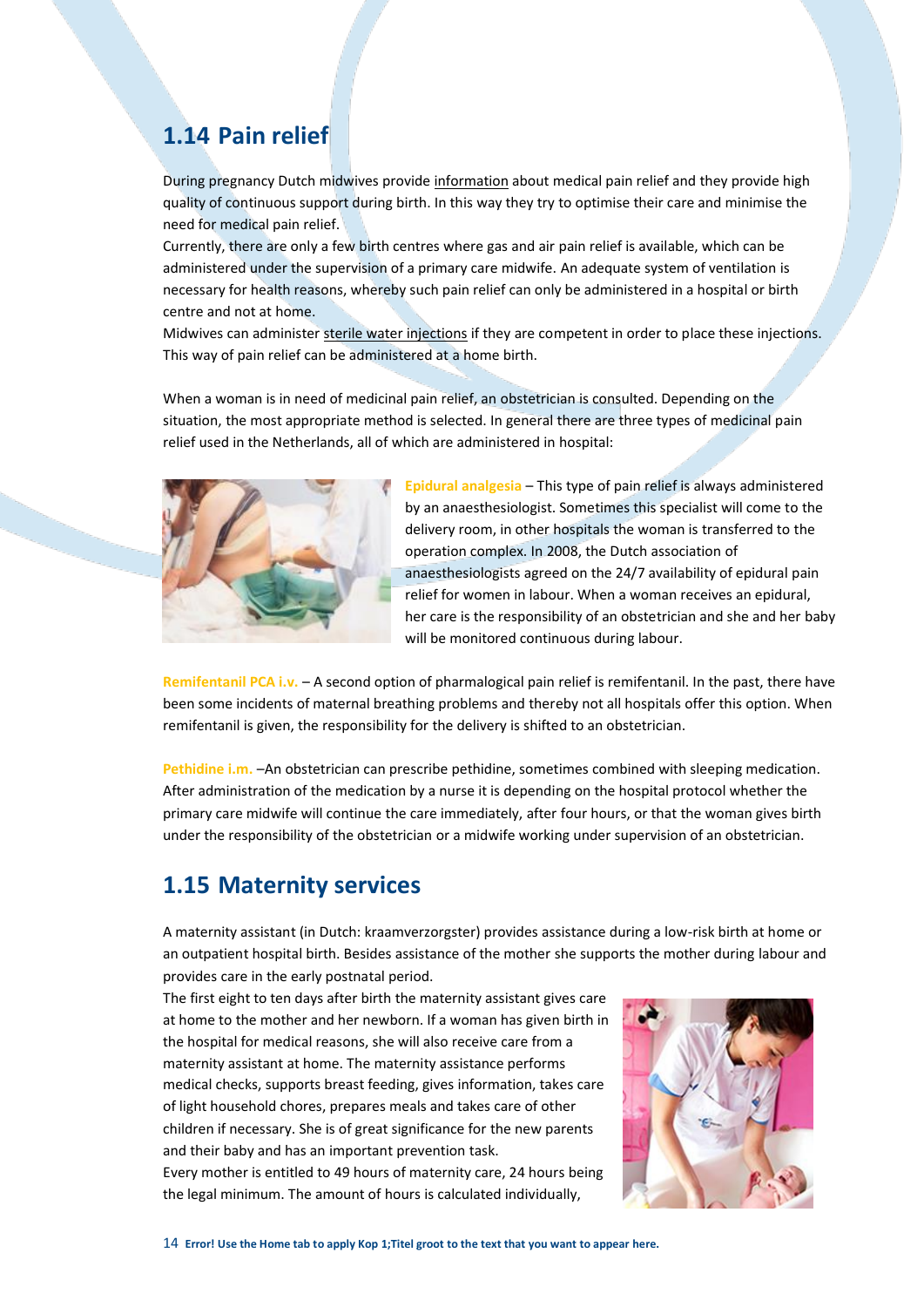depending on factors such as hospital stay, choice for breast feeding or formula feeding and health status after birth. A midwife can indicate more hours of maternity care if necessary, maximal up to the tenth day. During the first postnatal week the midwife is responsible for the care given to mother and child. The basic health care insurance covers the expenses for the maternity assistant, apart from the contribution of €4,10 per hour which the parents have to pay themselves. Sometimes the health care insurance will cover these costs, if the parents are additional insured.

The maternity assistant has completed vocational education and training for three years. She is an employee at a maternity care organisation or she can be self-employed. Copyright: De Waarden

#### <span id="page-14-0"></span>**1.16 Maternity leave**

Women in the Netherlands have a minimum of sixteen weeks maternity leave. A woman can choose to start her leave between 34 or 36 weeks pregnancy, but not later. She always has a minimum of ten weeks of maternity leave after birth. So if a woman gives birth beyond her due date, she can get seventeen or even eighteen weeks maternity leave.

The government pays self-employed women a minimum wage for sixteen weeks. Often, these women (also midwives!) have an invalidity insurance which covers her income during maternity leave. If a woman goes to work and gives breastfeeding, she is entitled for nine months after birth to use up 25% of her working hours to breastfeed or express breastmilk. The employer has to provide a separate room for this purpose or has to allow her to visit her baby.

**Fathers receive up to two days of paid leave and three days of unpaid leave, the day of birth excluded**

#### <span id="page-14-1"></span>**1.17 Current debate**

In a global context, care for women and infants in the Netherlands is safe and well organised. However, Dutch maternity care is undergoing major changes in the last years.

After publication of relatively high perinatal mortality rates a [steering committee](https://www.rijksoverheid.nl/documenten/kamerstukken/2009/12/30/een-goed-begin-veilige-zorg-rond-zwangerschap-en-geboorte) has been commissioned by the government to give advice how the care can be improved. Since, there have been invested in better cooperation between the different caregivers and casus of perinatal mortality and severe morbidity have been discussed in audits to indentify substandard care. At this time, options for more integrated care (combined midwifery-obstetrician led care) are been examined with the goal to improve cooperation, provide more continuity of care en to give the woman the most appropriate care at any time. Different models are possible which also give a shift of competencies and finances. The efforts to improve care and decrease perinatal mortality has effect (Flenady et al,2016).

Also in Dutch maternity care a trend towards more medicalisation is seen. The rates of induction and medical pain relief have increased a lot in the last twenty years (Amelink-Verburgh et al, 2009; Offerhaus et al, 2013). On the other hand, the number of women giving birth with a primary care midwife or at home is decreasing (Perined Insight LVR 1). Especially the referrals in the last weeks of pregnancy en during the first stage of labour have increased. The changed policy on pregnancy induced



hypertension en serotinity are partly the explanation for this change. As compared with 10-15 years ago, during labour more women are referred for wish for pharmacological pain relief and dystocia of the first